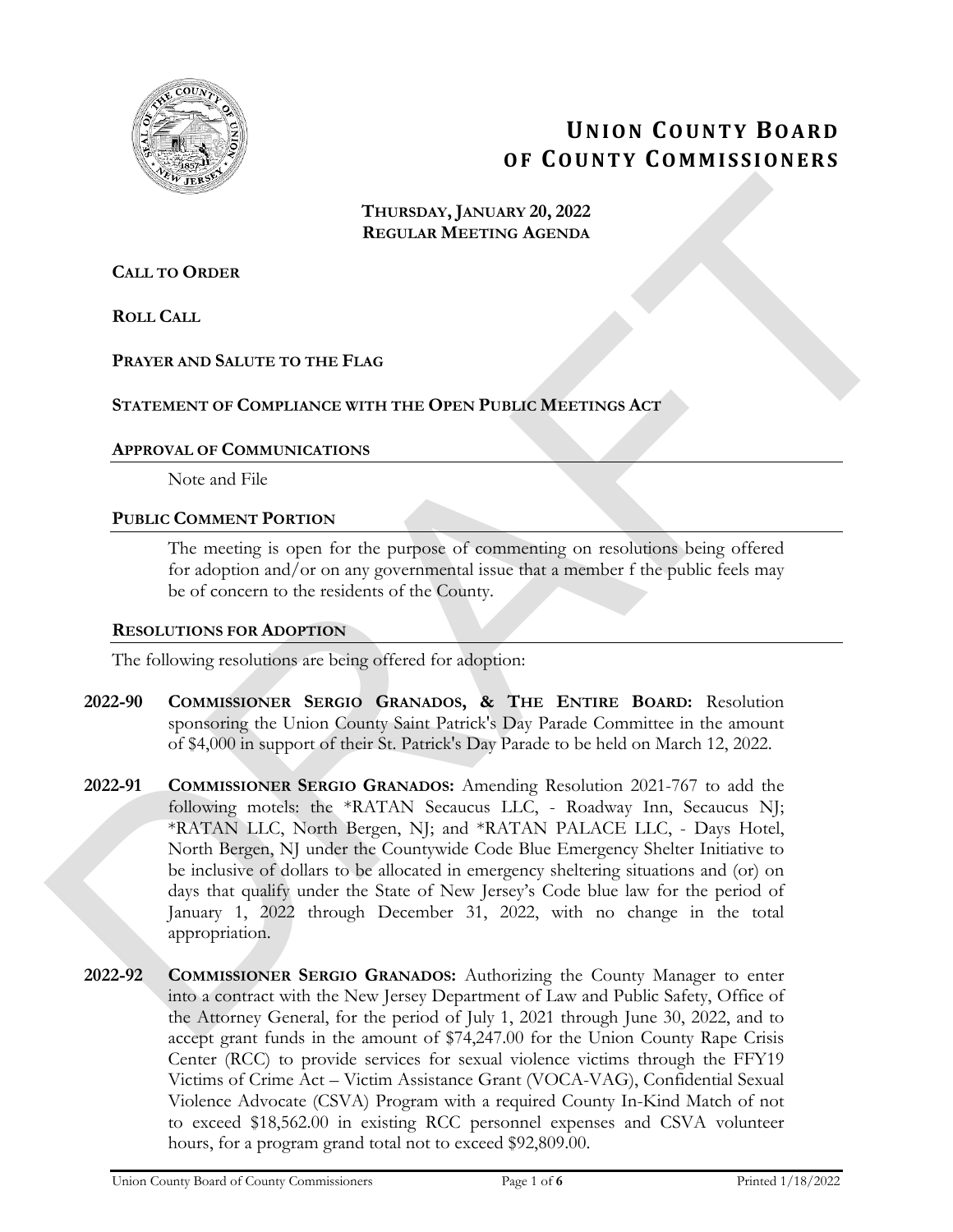- **2022-93 COMMISSIONER BETTE JANE KOWALSKI:** Authorizing the County Manager to award 2022 HEART Grants through the Office of Cultural & Heritage Affairs in the amount of not to exceed \$125,00.00.
- **2022-94 COMMISSIONER BETTE JANE KOWALSKI:** Authorizing the County Manager to Amend Resolution Number 2017-042, a contract awarded through advertised public bidding (BA#9-2017) in accordance with Local Public Contracts Law, N.J.S.A. 40AA:11-1 et seq., to Mar-Bridge Enterprises, Inc., Matawan, NJ, approving Change Order No. 2 (final) for the Ash Brook Golf Course Clubhouse Project, Scotch Plains, County of Union, NJ. This change order will reduce the original contract amount by (\$1,752.00) for a new contract not to exceed \$10,085,790.00.
- **2022-95 COMMISSIONER LOURDES M. LEON:** Amending Resolution Number 2018-746, a contract awarded through advertised public bidding (BA#11-2015) in accordance with Local Public Contracts Law, N.J.S.A. 40A:11-1 et seq., to Ritacco Construction Company of Belleville, New Jersey, approving Change Order No. 2 for the Replacement of Short Hills Avenue Culvert, SP-39, Township of Scotch Plains, New Jersey. This change order will increase the original contract amount by \$131,752.33 for a new contract amount not to exceed \$626,612.33 (Union County Engineering Project Number 2010-006c). 2022-94 **CONMISSIONER EFTER JANK KOWALSKE:** Authorizing the County Mashar to American Resolution Number 2017-012, a content convention therefore policies biology (DAP-2017) an accordance with Local Fishele Contents Law, b
	- **2022-96 COMMISSIONER LOURDES M. LEON:** Authorizing the County Manager to enter into a contract with Victory Industrial Supply Inc., Linden, New Jersey for the purchase of hardware, factory and mill supplies for the period of January 1, 2022 through December 31, 2022 in an amount not to exceed \$44,000.00.
	- **2022-97 COMMISSIONER LOURDES M. LEON:** Authorizing the County Manager to exercise the option to extend the contract with Lorco Petroleum Services, Elizabeth, per Resolution 2019-845 for an additional 24 months from October 1, 2021 to September 30, 2023 in an amount not to exceed \$6,000.
	- **2022-98 COMMISSIONER LOURDES M. LEON:** Authorizing the County Manager to exercise the option to renew the contract with Electronic Manufacturers Recycling Management, LLC (MRM) , Minneapolis, MN as per Resolution 2019-1004 for a twenty-four month period from January 1, 2022 through December 31, 2023 at no cost to the County.
	- **2022-99 COMMISSIONER LOURDES M. LEON:** Authorizing the County Manager to enter into a contract agreement with NJ Advance Media for a 9 month period beginning March 1, 2022 to November 30, 2022 in an amount not to exceed \$21,550.
	- **2022-100 COMMISSIONER LOURDES M. LEON:** Authorizing the County Manager to award year one contracts in the total amount not to exceed \$4,715,116.00 for the period of January 1, 2022 through December 31, 2022 in accordance with the Three Year 2022-2024 Area Plan, and further authorizing the transfer of funds among the listed agencies during the contract period should service needs change and/or if any should fail to meet its contractual obligation.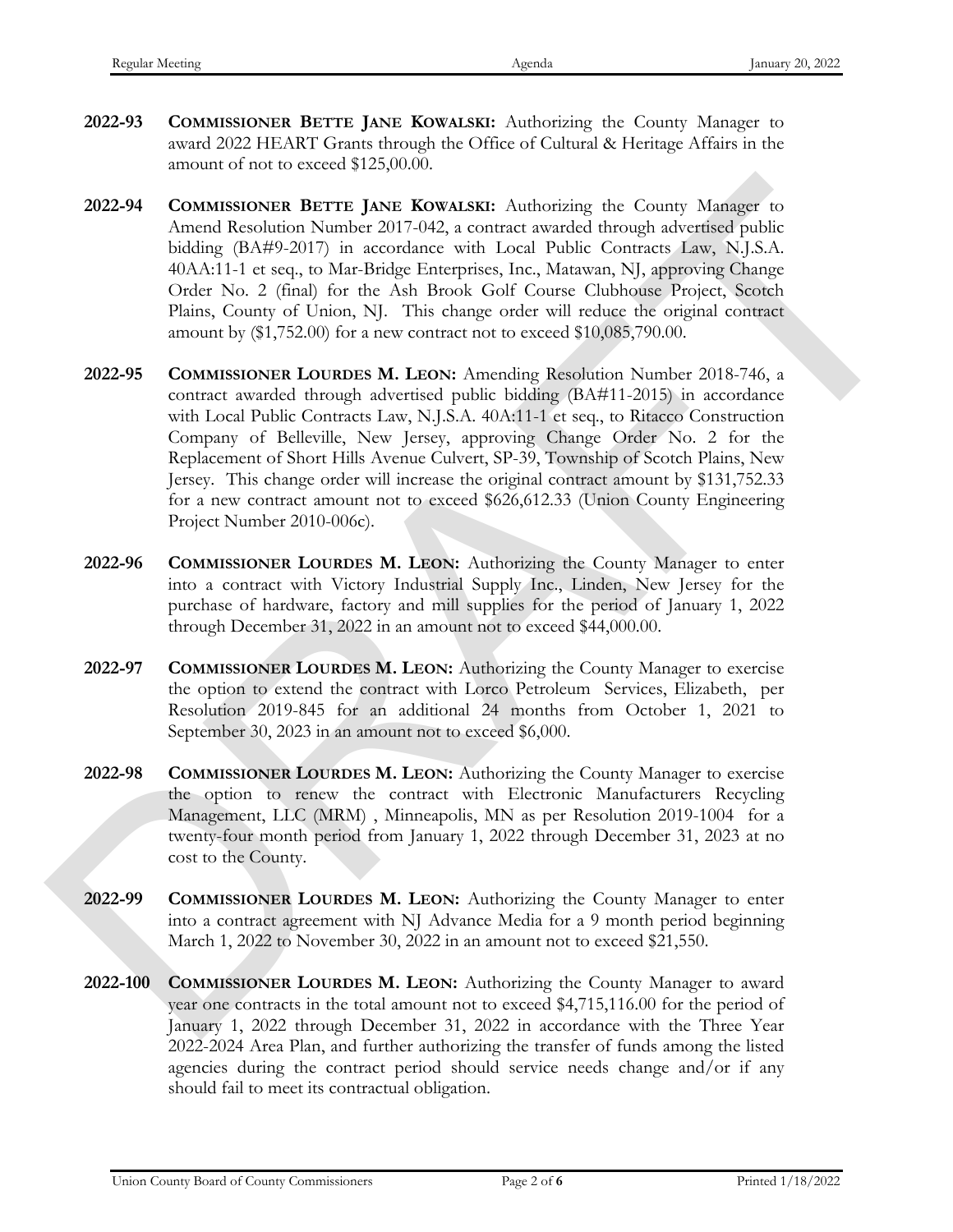- **2022-101 COMMISSIONER LOURDES M. LEON:** Amending resolution 2021-967 contract awarded to MPC Bus Corporation, Garden City NY to reflect a change in appropriation accounts only.
- **2022-102 COMMISSIONER KIMBERLY PALMIERI-MOUDED:** Authorizing the County Manager to enter into professional services contracts with three (3) per diem pathologists to be available in the absence of the County Medical Examiner for the period of January 1, 2022 through December 31, 2022 in an amount not to exceed \$300,000.00.
- **2022-103 COMMISSIONER KIMBERLY PALMIERI-MOUDED:** Authorizing the County Manager to enter into an open ended contract with TriTech Software Systems (CentralSquare Technologies LLC), Lake Mary, FL, for maintenance/support renewal and domain security upgrades for the Computer Aided Dispatch (CAD) and Records Management System (RMS) as they come due throughout the year for the Department of Public Safety and the Sheriff's Office for the period of January 1, 2022 through December 31, 2022 in an amount not to exceed \$264,034.58. 2022-102 CoMMISSONER KIMBERLY PALMITER-MOUDED, Anthonizag the Goingy<br>
Vienger to cate into probasional streaks enormous with three (3) per distance<br>
probably as the weakenbox of the desired of the County McMich Examiner f
	- **2022-104 COMMISSIONER KIMBERLY PALMIERI-MOUDED:** Authorizing the County Manager to enter into a ten (10) year Shared Services Agreement with the Borough of Roselle for 911 Police, Fire and EMS Dispatching Services, commencing January 1, 2022 through December 31, 2032 in the amount of \$188,503.00 for the first year, with a 2% increase January 1st of each subsequent calendar year.
	- **2022-105 COMMISSIONER KIMBERLY PALMIERI-MOUDED:** Authorizing the County Manager to enter into a contract with Gold Type Business Machines Inc. (GTBM), East Rutherford, NJ, for the purchase of an Automatic License Plate Reader System and accessories in an amount not to exceed \$31,600.00 utilizing the 2019 and 2020 Urban Area Security Initiative Grant Funds.
	- **2022-106 CHAIR REBECCA LYNNE WILLIAMS:** Pursuant to New Jersey Laws of 2001, Chapter 371, the Union County Clerk is required to submit a five year spending plan to the Board of County Commissioners for the use of the Document Trust Fund monies collected into the Union County Clerk's Trust Account.
	- **2022-107 CHAIR REBECCA LYNNE WILLIAMS:** Authorizing the County Manager, through the Office of the Union County Prosecutor, to apply for and accept funding for the purpose described in the application from the Office of the Insurance Fraud Prosecutor, State of New Jersey, Office of the Attorney General, in the amount of \$250,000.00 for the period of January 1, 2022 through December 31, 2022, to continue efforts of insurance fraud investigation in Union County (Cycle 2022).
	- **2022-108 CHAIR REBECCA LYNNE WILLIAMS:** Authorizing the County Manager, through the Office of the Union County Prosecutor's Office, to apply for and accept funding for the purpose described in the application from the U.S. Department of Justice, Office of Justice Programs, Bureau of Justice Assistance for the 2021 BJA FY21 DNA Capacity Enhancement for Backlog Reduction (CEBR) Program in the amount of \$876,280.00 for the period of October 1, 2021 through September 30, 2023.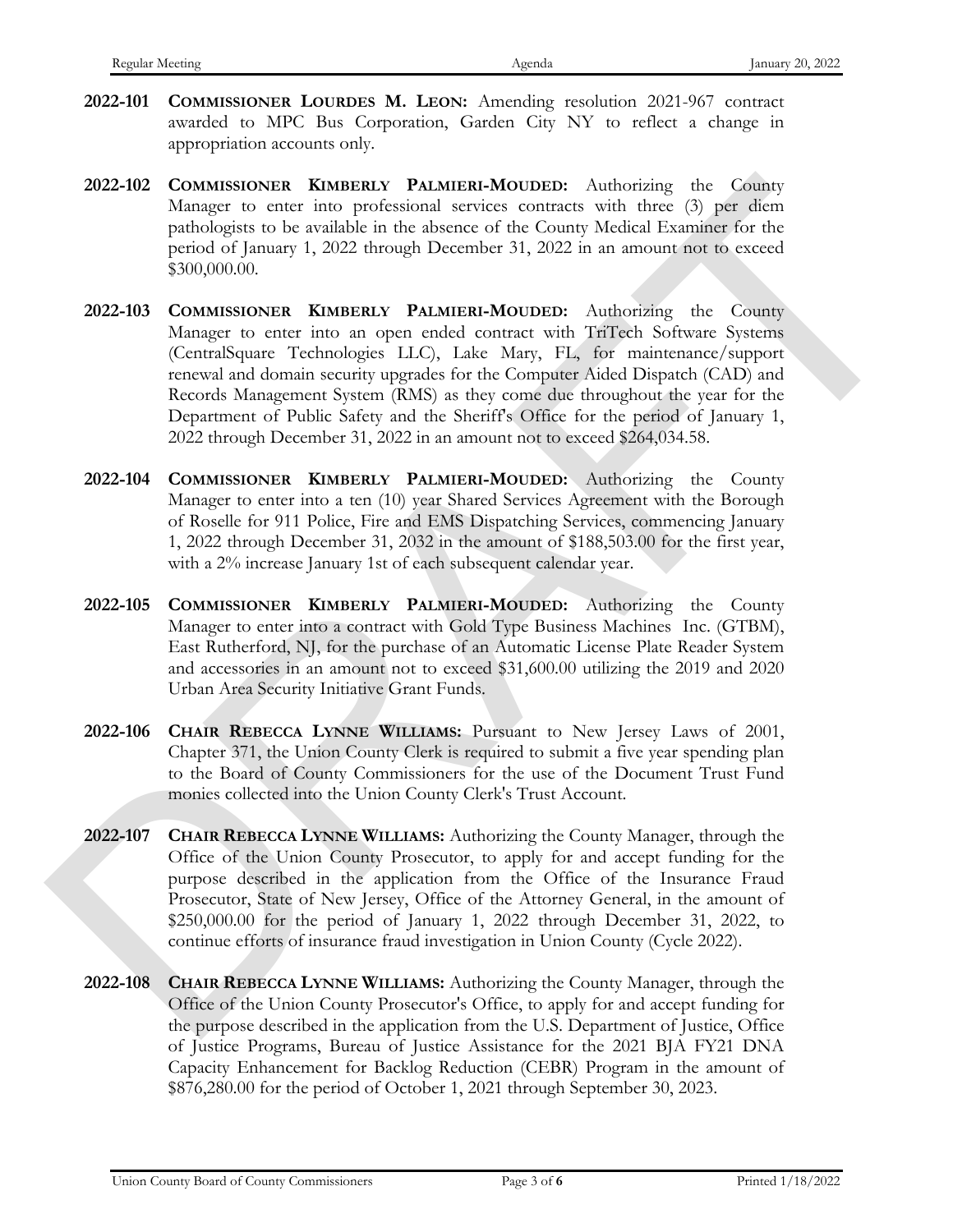- **2022-109 CHAIR REBECCA LYNNE WILLIAMS:** Amending Resolution number 2021-633, a Resolution authorizing on-call exam fees of Sexual Assault Nurse Examiners/Forensic Nurse Examiners who serve as Independent Contractors as part of the Union County Sexual Assault Response Team, to add account number to financial impact. (All other terms remain unchanged.)
- **2022-110 CHAIR REBECCA LYNNE WILLIAMS:** Authorizing the County Manager, through the Office of the Union County Prosecutor's Office, to apply for and accept funding for the purpose described in the application from the State of New Jersey, Department of Children and Families for the Child Advocacy Development Grants - Treatment Services, Programs, Technology and Capital Improvement in the amount of \$195,827.11 from the period of October 28, 2021 through June 30, 2022. Francoid impact; (All other terms remain unchanged)<br>
2022-110 CHAIR REHECCA DNNA WhutaMS Authorizing the County Manager, through the<br>
OHiec of the Lanon County Prosecuter's Other, to apply for and accept finding for<br>
the
	- **2022-111 CHAIR REBECCA LYNNE WILLIAMS:** Authorizing the County Manager to enter into an agreement with Remington and Vernick, Secaucus, New Jersey for the purposes of redistricting and ongoing consulting services as it relates to the county's election information in the State Voter Registration System in Union County in an amount not to exceed \$28,270 for a contract period starting February 1, 2022 through December 31, 2022.
	- **2022-112 CHAIR REBECCA LYNNE WILLIAMS:** Authorizing the County Manager to enter agreements with various vendors for the purchase of law books, legal internet services and materials as is necessary for various departments, constitutional offices and agencies within the County of Union for the period of January 1, 2022 through December 31, 2022 in an amount not to exceed \$18,750.00.
	- **2022-113 CHAIR REBECCA LYNNE WILLIAMS:** Authorizing the County Manager to enter into contracts with West Publishing Corporation dba West, a Thomson Reuters business for the purchase of law books, internet services and materials as is necessary for various departments, constitutional offices and agencies within the County of Union for the period of January 1, 2022 through December 31, 2022 in an amount not to exceed \$42,825.00.
	- **2022-114 CHAIR REBECCA LYNNE WILLIAMS:** Authorizing the Office of the County Counsel to engage and compensate experts such as court reporters, expert witnesses, examining physicians and other litigation support and specialists which are essential to the defense of the County of Union during the year 2022 in amount not to exceed \$47,000.00.

### **COMMISSIONER SPONSORED RESOLUTIONS**

- **2022-115 COMMISSIONER ANGELA R. GARRETSON, & THE ENTIRE BOARD:** Resolution offering this Board's sincerest condolences to the family of Shamika Wormley during their time of sorrow.
- **2022-116 CHAIR REBECCA LYNNE WILLIAMS, & THE ENTIRE BOARD:** Resolution offering this Board's deepest sympathies to the family of Oliver Brown, of Plainfield, during their time of sorrow.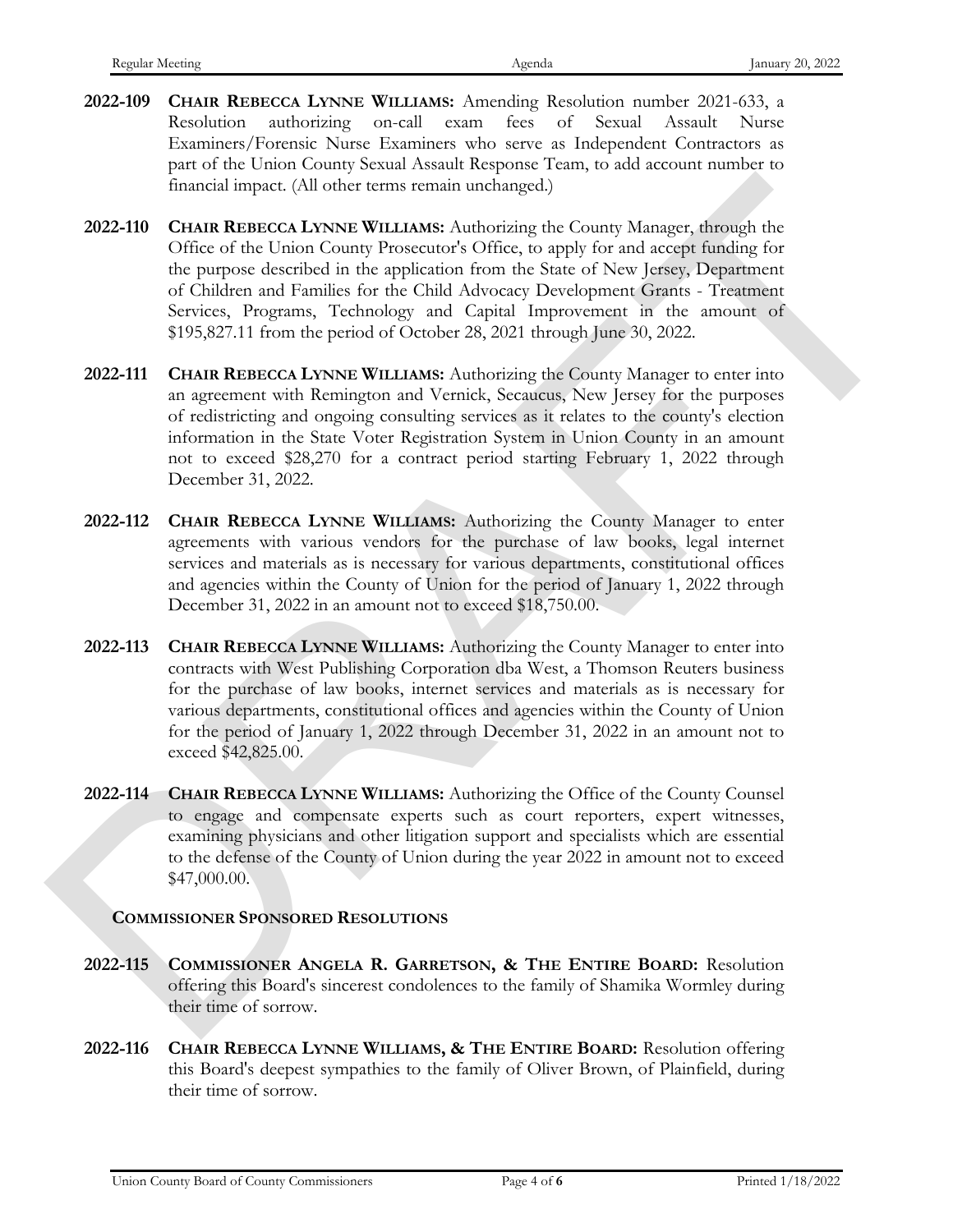### **COMMISSIONER REPORTS AND COMMENTS**

# **ADJOURNMENT** RAFT